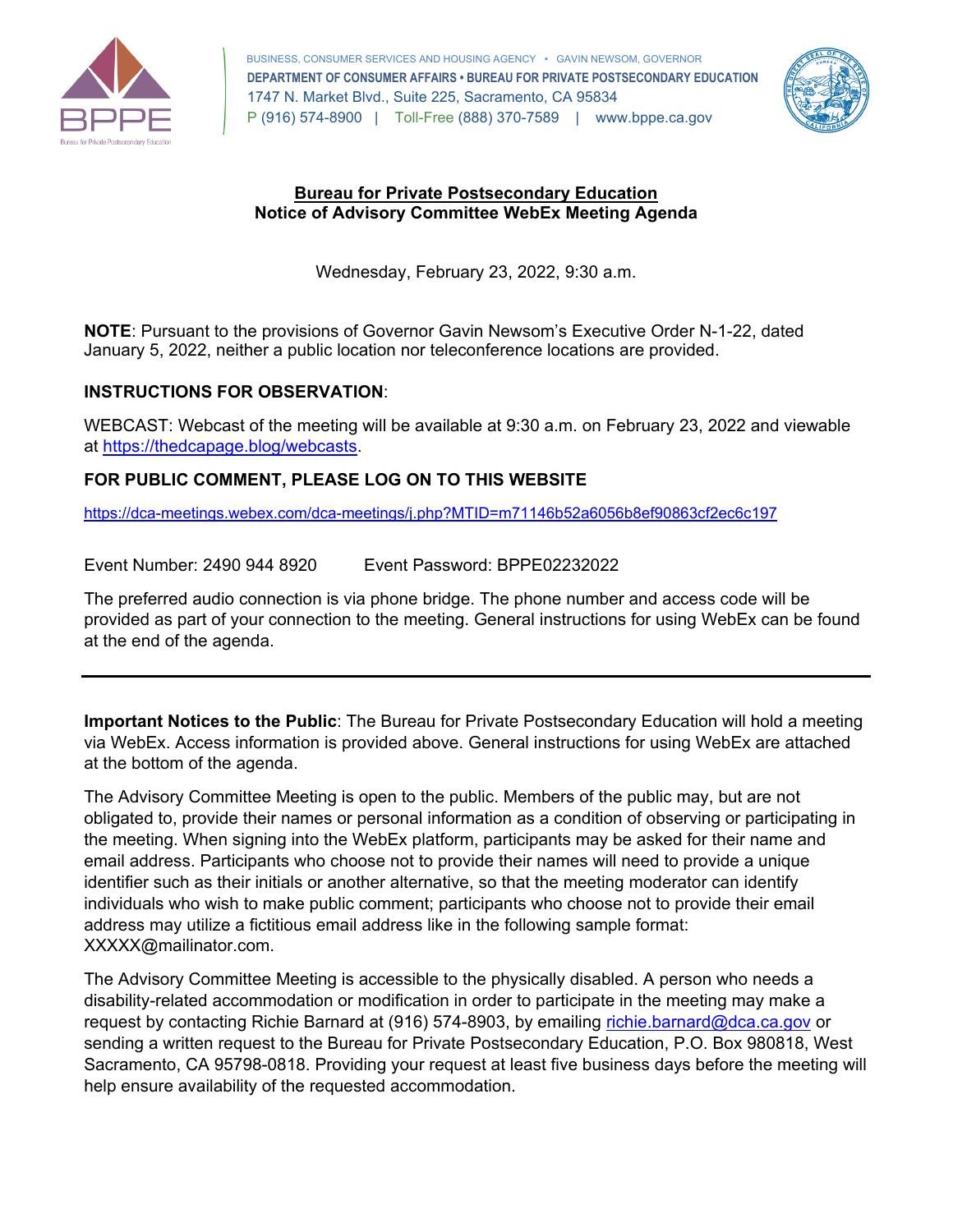**Discussion and action may be taken on any item on the agenda.** The time and order of agenda items are subject to change at the discretion of the Chair. In the event a quorum of the committee is unable to attend the meeting, or the committee is unable to maintain a quorum once the meeting is called to order, the members present may, at the chair's discretion, continue to discuss items from the agenda and make recommendations to the full committee at a future meeting.

Government Code section 11125.7 provides the opportunity for the public to address each agenda item during discussion or consideration by the committee or prior to the committee taking any action on said item. Members of the public will be provided appropriate opportunities to comment on any issues before the Advisory Committee, but the chair may, at her discretion, apportion available time among those who wish to speak. If public comment is not specifically requested, members of the public should feel free to request an opportunity to comment. Individuals may present to the Advisory Committee on items not on the agenda, however, the committee can neither discuss nor take official action on these items at the time of the same meeting (Government Code sections 11125, 11125.7(a)). The Advisory Committee plans to webcast this meeting at [https://thedcapage.blog/webcasts.](https://thedcapage.blog/webcasts) Webcast availability cannot, however, be guaranteed due to limited resources or technical difficulties. The meeting will not be cancelled if webcast is not available. Using the WebEx link will allow for participation and observation with closed captioning.

## **Agenda**

The public may provide appropriate comment on any issue before the Advisory Committee at the time the item is discussed. If public comment is not specifically requested, members of the public should feel free to request an opportunity to comment.

- 1. Welcome, Introductions, and Establishment of a Quorum
- 2. Elections for Advisory Committee Chair and Vice Chair
- 3. Public Comment on Items not on the Agenda (Note: The Advisory Committee may not discuss or take action on any matter raised during this public comment section, except to decide whether to place the matter on the agenda of a future meeting (Government Code Sections 11125 and 11125.7(a))
- 4. Review and Approval of November 3, 2021, Advisory Committee Meeting Minutes
- 5. Remarks by a Representative of the Department of Consumer Affairs, which may include updates pertaining to the Bureau's Operations, Human Resources, Department's Administrative Services, Enforcement, Information Technology, Communications and Outreach, as well as Regulatory and Policy Matters
- 6. Bureau Operations Update and Discussion related to the following:
	- a. IT System Project
	- b. Update on Accrediting Council for Independent Colleges and Schools (ACICS) Institutions
	- c. Licensing Report
	- d. Quality of Education Report
	- e. Annual Report Update
	- f. Compliance and Discipline Report
	- g. Complaint and Investigation Report
	- h. Office of Student Assistance and Relief (OSAR) Report
	- i. Student Tuition Recovery Fund (STRF) Report